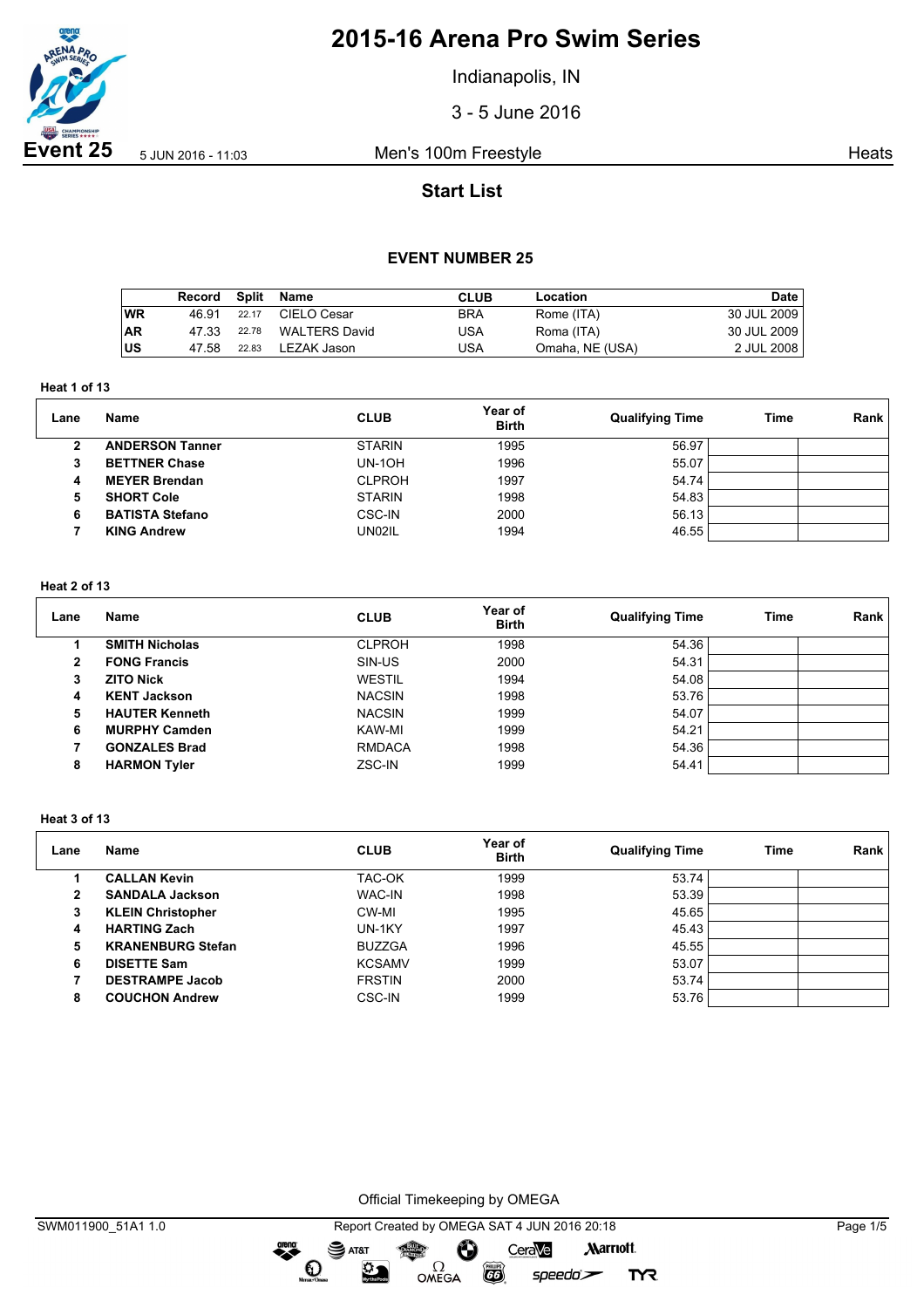

Indianapolis, IN

3 - 5 June 2016

**Event 25** 5 JUN 2016 - 11:03 Men's 100m Freestyle **Heats** Heats

## **Start List**

## **EVENT NUMBER 25**

**Heat 4 of 13**

| Lane | <b>Name</b>             | <b>CLUB</b>   | Year of<br><b>Birth</b> | <b>Qualifying Time</b> | Time | Rank |
|------|-------------------------|---------------|-------------------------|------------------------|------|------|
|      | LI Troy                 | <b>CSC-IN</b> | 1998                    | 45.25                  |      |      |
| 2    | <b>BOONE James</b>      | UN22IN        | 1997                    | 44.79                  |      |      |
| 3    | <b>DAVIS Nicholas</b>   | UMIZMV        | 1995                    | 44.48                  |      |      |
| 4    | <b>GUTIERREZ Manuel</b> | UN01NE        | 1992                    | 52.88                  |      |      |
| 5    | <b>SMITH Ollie</b>      | ESC-GA        | 1996                    | 44.43                  |      |      |
| 6    | <b>BENTZ Gunnar</b>     | <b>ABSCGA</b> | 1996                    | 44.73                  |      |      |
|      | <b>HUIZING Ryan</b>     | <b>NACSIN</b> | 1997                    | 45.04                  |      |      |
| 8    | <b>CURTIS Dylan</b>     | DR-OH         | 1997                    | 45.28                  |      |      |

#### **Heat 5 of 13**

| Lane         | Name                   | <b>CLUB</b>   | Year of<br><b>Birth</b> | <b>Qualifying Time</b> | Time | Rank |
|--------------|------------------------|---------------|-------------------------|------------------------|------|------|
|              | <b>ALBIERO Nicolas</b> | <b>CARDKY</b> | 1999                    | 52.85                  |      |      |
| $\mathbf{2}$ | <b>BROCK Lucas</b>     | <b>UN-10H</b> | 1995                    | 52.80                  |      |      |
| 3            | <b>WILLIAMS Kai</b>    | CW-MI         | 1997                    | 52.66                  |      |      |
| 4            | <b>JOHNSTON Aldan</b>  | LAK-KY        | 2000                    | 52.65                  |      |      |
| 5            | <b>JACOBS Ty</b>       | UN01IL        | 1993                    | 52.65                  |      |      |
| 6            | <b>MANKUS Luke</b>     | <b>UMIZMV</b> | 1997                    | 52.69                  |      |      |
|              | <b>REYES Franco</b>    | <b>WESTIL</b> | 1998                    | 52.83                  |      |      |
| 8            | <b>SALE Harry</b>      | <b>UMIZMV</b> | 1997                    | 52.86                  |      |      |

### **Heat 6 of 13**

| Lane | Name                     | <b>CLUB</b>   | Year of<br><b>Birth</b> | <b>Qualifying Time</b> | Time | <b>Rank</b> |
|------|--------------------------|---------------|-------------------------|------------------------|------|-------------|
|      | <b>EIBER Griffin</b>     | <b>ACESCO</b> | 1998                    | 52.62                  |      |             |
| 2    | <b>MOORE Braxton</b>     | <b>CFSCGU</b> | 1997                    | 52.44                  |      |             |
| 3    | <b>MACKINNON lan</b>     | SO-US         | 1998                    | 52.25                  |      |             |
| 4    | <b>GOETHE Jackson</b>    | CW-MI         | 1995                    | 52.19                  |      |             |
| 5    | <b>GARKANI Christian</b> | UN-1KY        | 1995                    | 52.23                  |      |             |
| 6    | <b>ZOUCHA Jonathan</b>   | UN-1KY        | 1996                    | 52.29                  |      |             |
|      | <b>KOVACS Mate</b>       | UN-1KY        | 1996                    | 52.53                  |      |             |
| 8    | <b>FRANZMAN Jack</b>     | ZSC-IN        | 1999                    | 52.63                  |      |             |

Official Timekeeping by OMEGA

dreng: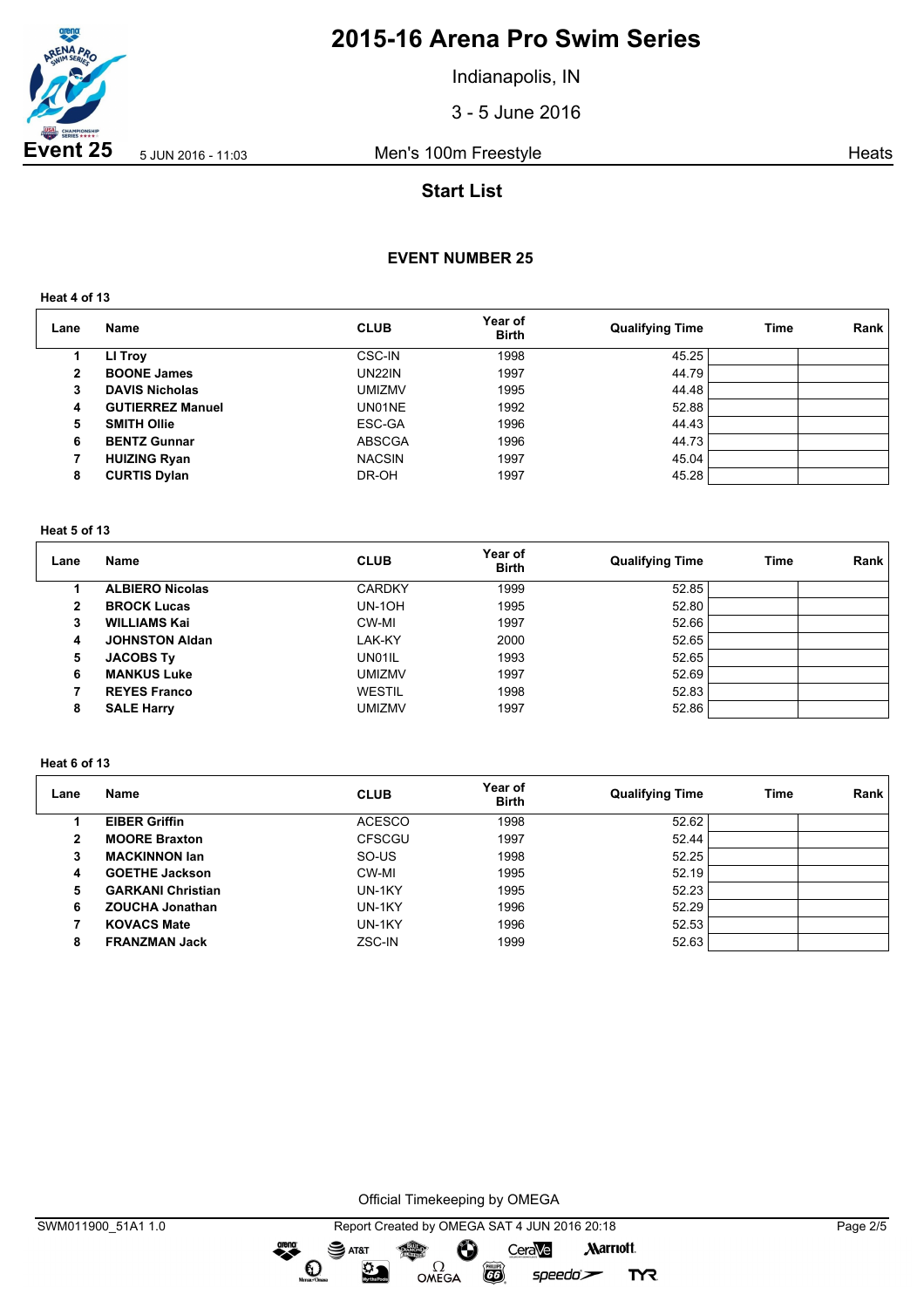

Indianapolis, IN

3 - 5 June 2016

**Event 25** 5 JUN 2016 - 11:03 Men's 100m Freestyle **Heats** Heats

## **Start List**

## **EVENT NUMBER 25**

**Heat 7 of 13**

| Lane | Name                     | <b>CLUB</b>   | Year of<br><b>Birth</b> | <b>Qualifying Time</b> | Time | Rank |
|------|--------------------------|---------------|-------------------------|------------------------|------|------|
|      | <b>PATROUCH Oliver</b>   | UN02MR        | 1996                    | 52.16                  |      |      |
| 2    | <b>KOO Longhai Dylan</b> | SIN-US        | 1999                    | 52.13                  |      |      |
| 3    | <b>FORDE Mitchell</b>    | <b>UMIZMV</b> | 1995                    | 52.11                  |      |      |
| 4    | <b>ANDERSON Bowen</b>    | <b>STARIN</b> | 1997                    | 52.08                  |      |      |
| 5    | <b>WHITAKER Aaron</b>    | CW-MI         | 1995                    | 52.10                  |      |      |
| 6    | <b>COFFMAN Sam</b>       | <b>UMIZMV</b> | 1996                    | 52.11                  |      |      |
|      | <b>ZAWATSKI Edward</b>   | CYC-MA        | 1997                    | 52.15                  |      |      |
| 8    | <b>PLUMMER David</b>     | <b>NYACMR</b> | 1985                    | 52.16                  |      |      |

#### **Heat 8 of 13**

| Lane         | Name                     | <b>CLUB</b>   | Year of<br><b>Birth</b> | <b>Qualifying Time</b> | Time | Rank |
|--------------|--------------------------|---------------|-------------------------|------------------------|------|------|
|              | <b>BOLAND David</b>      | UN-1KY        | 1994                    | 52.02                  |      |      |
| $\mathbf{2}$ | <b>AL-YAMANI Mokhtar</b> | YEM-US        | 1997                    | 51.75                  |      |      |
| 3            | <b>IRWIN Max</b>         | <b>IST-IN</b> | 1995                    | 51.50                  |      |      |
| 4            | <b>HOFFMAN Hunter</b>    | <b>ACACIN</b> | 1993                    | 51.42                  |      |      |
| 5            | <b>BALLESTAS Julian</b>  | CW-MI         | 1994                    | 51.46                  |      |      |
| 6            | <b>NICHOLSON Chris</b>   | <b>RACECO</b> | 1997                    | 51.68                  |      |      |
|              | <b>BYBEE Cody</b>        | DR-OH         | 1999                    | 52.02                  |      |      |
| 8            | <b>NOWICKI Devon</b>     | <b>AQUAMI</b> | 1997                    | 52.04                  |      |      |

### **Heat 9 of 13**

| Lane | Name                    | <b>CLUB</b>   | Year of<br><b>Birth</b> | <b>Qualifying Time</b> | Time | Rank |
|------|-------------------------|---------------|-------------------------|------------------------|------|------|
|      | <b>KIBLER Drew</b>      | CSC-IN        | 2000                    | 51.35                  |      |      |
| 2    | <b>CHETCUTI Andrew</b>  | UN01GA        | 1992                    | 51.16                  |      |      |
| 3    | <b>THETFORD Thomas</b>  | UN01OH        | 1996                    | 50.94                  |      |      |
| 4    | <b>HAMMOUD Youssef</b>  | UN01GA        | 1993                    | 50.77                  |      |      |
| 5    | <b>PLASCHKA Justin</b>  | IA-IN         | 1996                    | 50.92                  |      |      |
| 6    | <b>MURPHY James</b>     | <b>MACHPV</b> | 1997                    | 51.07                  |      |      |
|      | <b>HARASZ Noah</b>      | <b>BUZZGA</b> | 1996                    | 51.24                  |      |      |
| 8    | <b>SANSOUCIE Andrew</b> | <b>UMIZMV</b> | 1994                    | 51.41                  |      |      |

Official Timekeeping by OMEGA

dreng: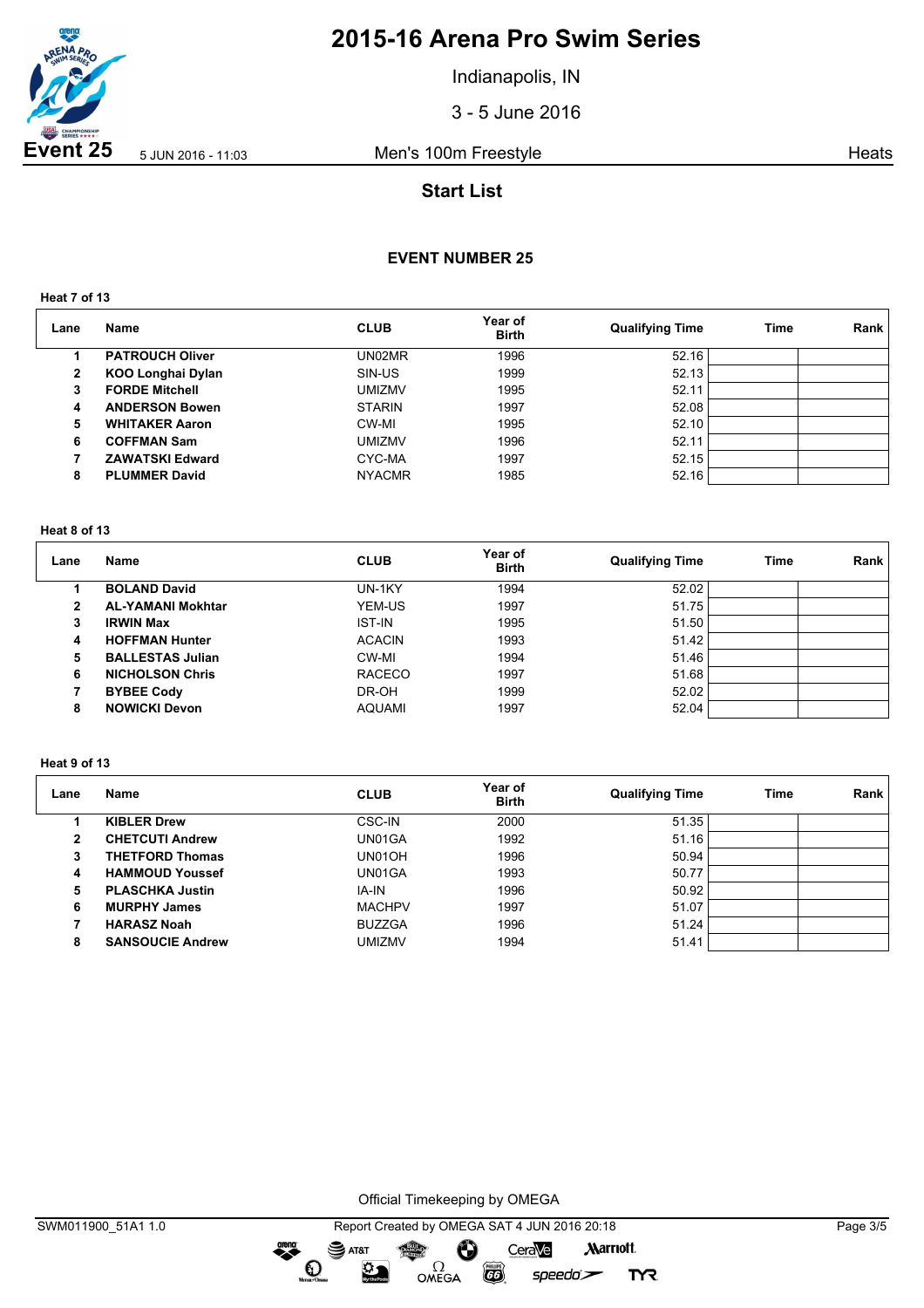

Indianapolis, IN

3 - 5 June 2016

**Event 25** 5 JUN 2016 - 11:03 Men's 100m Freestyle **Heats** Heats

## **Start List**

### **EVENT NUMBER 25**

**Heat 10 of 13**

| Lane | Name                   | <b>CLUB</b>   | Year of<br><b>Birth</b> | <b>Qualifying Time</b> | Time | Rank |
|------|------------------------|---------------|-------------------------|------------------------|------|------|
|      | <b>GOMEZ Roberto</b>   | <b>VEN-US</b> | 1988                    | 50.65                  |      |      |
| 2    | <b>KANORR Daniel</b>   | BAD-MR        | 1991                    | 50.58                  |      |      |
| 3    | <b>MANGAN Jack</b>     | CW-MI         | 1995                    | 50.45                  |      |      |
| 4    | <b>WYNALDA Michael</b> | CW-MI         | 1992                    | 50.27                  |      |      |
| 5    | <b>DECOURSEY Kyle</b>  | UN01SE        | 1996                    | 50.36                  |      |      |
| 6    | <b>GROTHE Zane</b>     | BAD-MR        | 1992                    | 50.48                  |      |      |
|      | <b>KLUEH Michael</b>   | CW-MI         | 1987                    | 50.63                  |      |      |
| 8    | <b>HAYDEN Zachary</b>  | CW-MI         | 1987                    | 50.72                  |      |      |

### **Heat 11 of 13**

| Lane | Name                   | <b>CLUB</b>   | Year of<br><b>Birth</b> | <b>Qualifying Time</b> | Time | Rank |
|------|------------------------|---------------|-------------------------|------------------------|------|------|
|      | <b>GLANDA Justin</b>   | CW-MI         | 1992                    | 50.13                  |      |      |
| 2    | <b>CARROLL Trevor</b>  | UN-1KY        | 1995                    | 49.99                  |      |      |
| 3    | <b>PIERONI Blake</b>   | <b>IST-IN</b> | 1995                    | 49.48                  |      |      |
| 4    | <b>SCHNEIDER Josh</b>  | <b>NYACMR</b> | 1988                    | 48.76                  |      |      |
| 5    | <b>TOWNSEND Darian</b> | YWSFAZ        | 1984                    | 49.30                  |      |      |
| 6    | <b>SZARANEK Mark</b>   | <b>SCOTUS</b> | 1995                    | 49.75                  |      |      |
|      | <b>KRUEGER Daniel</b>  | MSS-WI        | 1999                    | 50.01                  |      |      |
| 8    | <b>YEO Danny</b>       | SIN-US        | 1990                    | 50.25                  |      |      |

#### **Heat 12 of 13**

| Lane           | <b>Name</b>                | <b>CLUB</b>   | Year of<br><b>Birth</b> | <b>Qualifying Time</b> | Time | Rank |
|----------------|----------------------------|---------------|-------------------------|------------------------|------|------|
|                | <b>NIELSEN Anders</b>      | <b>CARDIN</b> | 1991                    | 50.04                  |      |      |
| $\overline{2}$ | <b>MCGUCKIN Kieran</b>     | <b>SCOTUS</b> | 1990                    | 49.90                  |      |      |
| 3              | <b>KHALAFALLA Ali</b>      | <b>IST-IN</b> | 1996                    | 49.46                  |      |      |
| 4              | <b>CHIERIGHINI Marcelo</b> | UN04SE        | 1991                    | 48.20                  |      |      |
| 5              | DE LUCCA Joao              | <b>CARDKY</b> | 1990                    | 48.97                  |      |      |
| 6              | <b>POWERS Paul</b>         | CW-MI         | 1995                    | 49.74                  |      |      |
|                | <b>MAIN Corey</b>          | GSC-FL        | 1995                    | 50.00                  |      |      |
| 8              | <b>TUCKER Danny</b>        | <b>BA-IN</b>  | 1991                    | 50.23                  |      |      |

Official Timekeeping by OMEGA

 $\overbrace{\phantom{1}}^{\text{mean}}$ 

 $\odot$ 

 $\mathfrak{D}$ 

SWM011900\_51A1 1.0 Report Created by OMEGA SAT 4 JUN 2016 20:18 Page 4/5  $\mathbf{S}$  AT&T Ô CeraVe **Marriott** OMEGA

**CO** 

speedo`<del>∠</del>

**TYR**